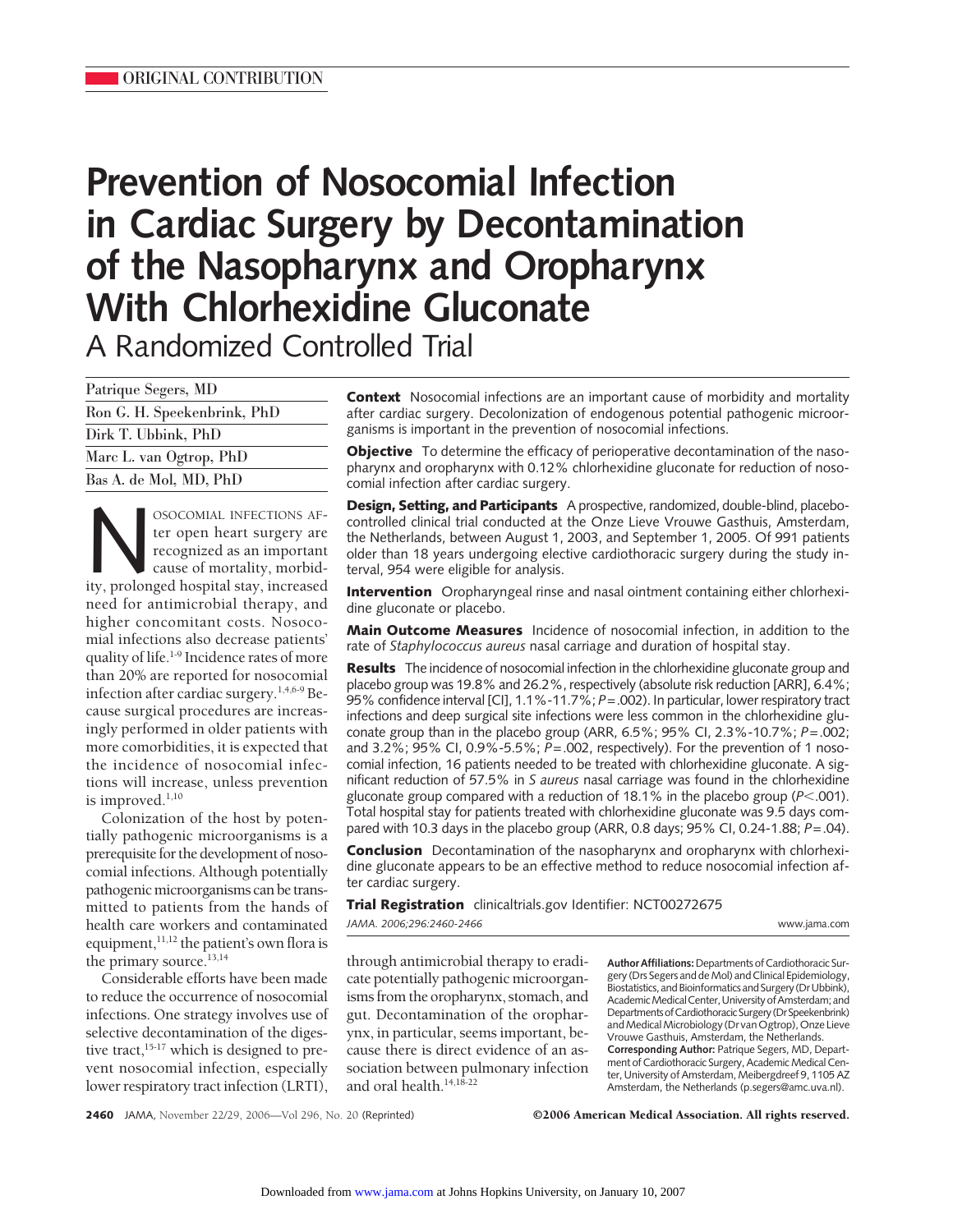Another important strategy involves the eradication of *Staphylococcus aureus,* the most important pathogen responsible for surgical site infections (SSIs). The most common reservoir of *S aureus*is the anterior nares, and eradication can be achieved by the application of topical antimicrobials.<sup>13</sup> One such agent, mupirocin, is a cornerstone of treatment of methicillin-resistant *S aureus* colonization. In the Netherlands, hospitals are required to participate in a national search-and-destroy policy for patients colonized with methicillinresistant *S aureus*. Therefore, widespread use of mupirocin for other purposes is not desirable because of the concern of rising resistance rates.<sup>23</sup>

Although promising results have been reported for both selective decontamination of the digestive tract and *S aureus* decolonization, they are not widely used as routine prevention methods for several reasons, including inconclusive study results, variability of trial design, concern about antimicrobial resistance, and increased costs.<sup>23-26</sup> Further research is essential to evaluate antimicrobial agents, different protocols, and costeffectiveness.

# **METHODS Trial Design**

A prospective, randomized, doubleblind, placebo-controlled clinical trial was conducted at the Onze Lieve Vrouwe Gasthuis, Amsterdam, the Netherlands. In this 480-bed community hospital, 1200 cardiac surgical procedures are performed annually. The trial protocol was approved by the institutional medical ethics committee. Written informed consent was obtained from all participants.

The local pharmacy dispensed either active or placebo trial medications after computer-generated randomization to ensure allocation concealment. Blinding was ensured by identical packaging of trial medication,labeled only with the randomization number, and was continued until data collection was completed. Treatment remained blinded throughout the follow-up period for the patients, entire surgical and intensive care



SDD indicates selective decontamination of the digestive tract.

unit staff, andinvestigators. Blinding was to be overruled only in the case of severe allergic reactions or adverse effects.

### **Eligibility**

Between August 1, 2003, and September 1, 2005, all patients older than 18 years who were scheduled to undergo sternotomy for cardiothoracic surgery were eligible for the trial. Exclusion criteria included emergency procedures; preoperative infection, preoperative use of antimicrobials, or both; hypersensitivity to chlorhexidine gluconate; absence of written informed consent; or treatment with an alternative prophylactic regimen like selective decontamination of the digestive tract. In our hospital, patients receive selective decontamination of the digestive tract whenever a prolonged intensive care stay (>5 days) or prolonged mechanical ventilation (>48 hours) is expected after surgery. Patients who were hospitalized less than 1 day before their surgery were not included in the study.

# **Study Medication**

A 0.12% chlorhexidine gluconate solution was used as an oral rinse and as a gel for nasal application. The chosen concentration has previously been shown to be safe and effective.18,19,27,28 The experimental drug and the placebo were of comparable color, taste, and smell and were delivered in identical packaging to

the patient care areas, labeled only with the randomization number.

# **Trial Protocol**

After allocation and directly after hospitalization, patientswere administered an oropharyngeal rinseandanasalointment containing either chlorhexidine gluconate or placebo. The oropharyngeal solution (10 mL) was used as a mouth rinse and applied to buccal, pharyngeal, gingival, and tooth surfaces for 30 seconds 4 times daily.The nose ointment was applied 4 times a day in both nostrils. The protocol was continued until the nasogastric tube was removed, usually the day after surgery. If the patient was unable to follow the protocol independently, the nurse performed the procedureswith the aid of a sponge. To identify *S aureus* nasal carriage, cultures of the nares were taken in a standardized manner before randomization and at time of surgery. For a subgroup of patients selected at random (n=300), nares cultures were also taken at discharge. Screening for other pathogens was not performed.

All patients were treated according to the local open heart surgery protocol. On admission, preoperative preparations consisted of 2 showers using antiseptic chlorhexidine gluconate soap (40 mg/ mL) on the day before surgery and excessive hair removal in the operating department with an electric clipper device. Cefuroxime (1.5-g intravenously) was

©2006 American Medical Association. All rights reserved. (Reprinted) JAMA, November 22/29, 2006—Vol 296, No. 20 **2461**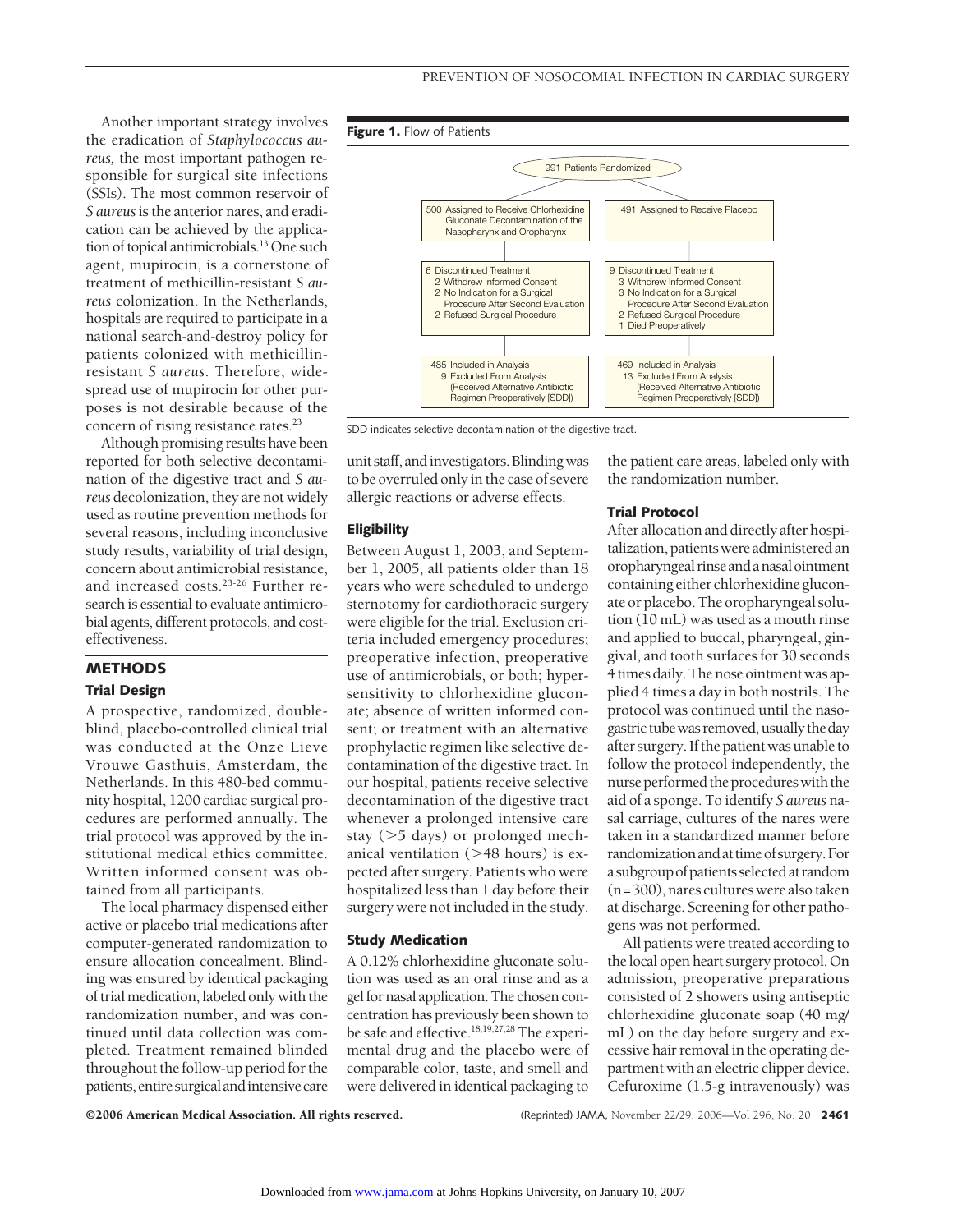administered prophylactically 30 minutes before incision and another dose was added to the priming fluid of the extracorporeal circulation. If surgical procedures exceeded 4 hours, an additional dose was administered.<sup>11</sup> Cefuroxime was continued for 24 hours postoperatively. The skin was disinfected with a chlorhexidine-alcohol solution (0.5%/ 70%). Surgical procedures were performed by all surgeons independently of the trial protocol.

# **Follow-up, End Points, and Definitions**

Follow-up was completed by contacting and visiting the referring cardiology departments. Medical records of all patients were reviewed. Culture results were provided by the departments of medical microbiology in our hospital and in referring hospitals.

The primary outcome measure was the overall incidence of nosocomial infection. Secondary outcomes included

| <b>Table 1.</b> Demographic and Patient Characteristics |                                           |                        |
|---------------------------------------------------------|-------------------------------------------|------------------------|
|                                                         |                                           | No. (%) of Patients    |
| Characteristics                                         | Chlorhexidine<br>Gluconate<br>$(n = 485)$ | Placebo<br>$(n = 469)$ |
| Age, mean (SD), y                                       | 65.3 (10.4)                               | 66.4 (9.9)             |
| Men                                                     | 362 (74.6)                                | 336 (71.6)             |
| BMI, mean (SD)                                          | 27.3 (11.0)                               | 26.8(3.8)              |
| EuroSCORE, mean (SD)*                                   | 4.2(2.7)                                  | 4.4(2.8)               |
| Surgical procedure<br>Coronary artery bypass grafting   | 270 (55.7)                                | 237 (50.5)             |
| Off-pump coronary artery bypass                         | 43 (8.9)                                  | 62 (13.2)              |
| Left internal mammarian artery                          | 300 (83.4)                                | 303 (87.7)             |
| Both internal mammarian arteries                        | 17(4.8)                                   | 13(3.8)                |
| Valve                                                   | 96 (19.8)                                 | 104 (22.2)             |
| Combined                                                | 65 (13.4)                                 | 57 (12.2)              |
| Aortic                                                  | 9(1.9)                                    | 9(1.9)                 |
| Other <sup>+</sup>                                      | 2(0.4)                                    | $\Omega$               |
| Procedure/CPB time, mean (SD), min                      | 215/91 (54.5/35.6)                        | 216/91 (52.2/36.8)     |
| Previous cardiac interventions                          | 22(4.5)                                   | 10(2.1)                |
| Diabetes mellitus                                       | 92 (19.0)                                 | 93 (19.8)              |
| COPD                                                    | 61 (12.6)                                 | 62 (13.2)              |
| Active smoking                                          | 90(18.6)                                  | 86 (18.3)              |
| Left ventricular dysfunction                            | 135 (27.8)                                | 134 (28.6)             |
| NYHA class III or IV±                                   | 273 (56.3)                                | 260 (55.4)             |
| Recent myocardial infarction                            | 66 (13.6)                                 | 43 (9.2)               |
| Renal clearance, <60 mL/min§                            | 79 (16.3)                                 | 89 (20.0)              |
| Extracardiac arteriopathy                               | 35(7.2)                                   | 49 (10.5)              |
| Immunosuppressive disease                               | 10(2.1)                                   | 6(1.3)                 |
| Postoperative characteristics<br>Reoperation            | 43 (8.9)                                  | 39(8.3)                |
| Perioperative myocardial infarction                     | 11(2.3)                                   | 10(2.1)                |
| Prolonged inotropic support, >24 h                      | 15(3.1)                                   | 15(3.2)                |
| Mechanical ventilation, mean (SD), h                    | 12.3(13.1)                                | 13.5 (18.8)            |
| Renal failure                                           | 24 (5.0)                                  | 28 (6.0)               |

Abbreviations: BMI, body mass index (calculated as weight in kilograms divided by height in meters squared); COPD, chronic obstructive pulmonary disease; CPB, cardiopulmonary bypass; EuroSCORE, European System for Cardiac Operative Risk Evaluation; NYHA, New York Heart Association.

\*If a risk factor is present in a patient, a weight or number is assigned (range, 0 to approximately 44); the higher the score, the higher the risk. †Maze surgery.

‡Class III indicates marked limitation of physical activity (comfortable at rest but less than ordinary activity causes fatigue, palpitation, or dyspnea); class IV indicates unable to perform any physical activity without discomfort (symp-<br>toms of cardiac insufficiency at rest and if any physical activity is undertaken, discomfort is increase

§Calculated by the Cockroft-Gault formula. New Q waves on postoperative electrocardiogram or creatine kinase MB/total creatine kinase of more than 10%.

the incidence of LRTI and SSI, *S aureus* nasal carriage, nonprophylactic antimicrobial use, duration of hospital stay, in-hospital mortality, and trial medication adverse effects.Whether the duration of trial medication before the procedure influenced the incidence of nosocomial infection was also a point of interest. We also calculated the EuroSCORE (European System for Cardiac Operative Risk Evaluation), an established scoring system in cardiac surgery, as a relevant predictor of patient outcome.<sup>29</sup> This score allocates incremental risk points up to 17 risk factors to give a score that is reflective of operative mortality.30

The diagnosis of nosocomialinfection was made according to the criteria developed by the Centers for Disease Control and Prevention.<sup>11,31</sup> All records were screened by the investigators to ensure that criteria for infection were met. Because most SSIs occur within 30 days of an operative procedure and since this follow-up period is used in other research,<sup>7,8,26</sup> we used this modified period. Any LRTI occurring during hospital stay or within 48 hours after discharge was consideredaninfection related to the surgical procedure. A deep SSI was defined as a wound defect in which infection is present beneath the subcutaneous layers; for example, in the mediastinal regionwithorwithoutsternalinvolvement.

#### **Statistical Analysis**

To detect a clinically relevant reduction in nosocomial infection rate of 25%, with a confidence level of 5% and a power of 80%, a minimum of 936 patients were required. Anticipating a dropout rate of approximately 5%, we planned to include 990 patients. A 1-tailed analysis was planned for nosocomial infection. The rationale for testing a 1-sided hypothesis was that there was no theoretical or empirical rationale for chlorhexidine gluconate to be harmful. Based on previous research on nasal and oropharyngeal decontamination, chlorhexidine gluconate was considered likely to have only a positive effect on the incidence of nosocomial infection.<sup>14,16,18-22</sup> Other end points were tested by a 2-tailed analysis.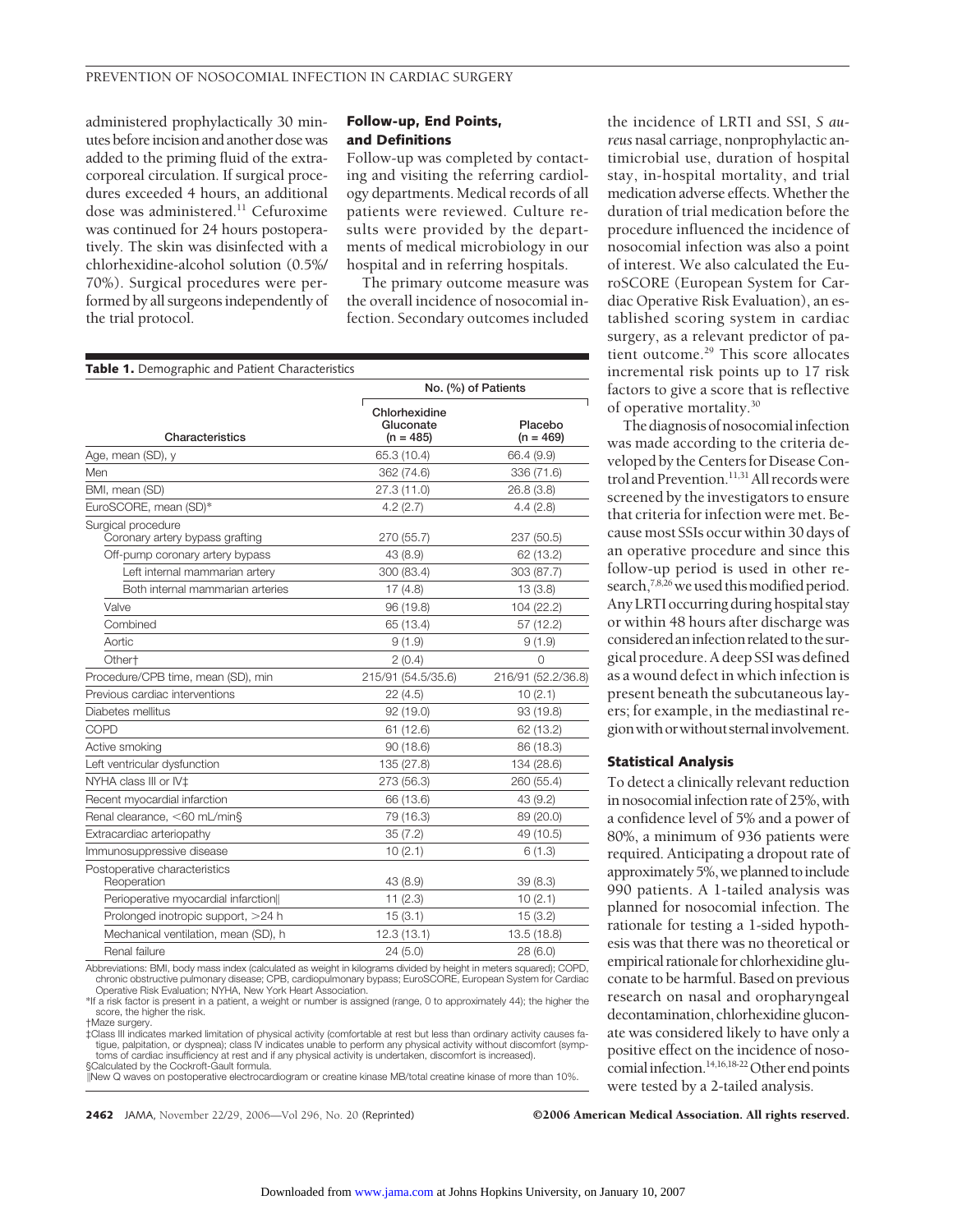Differences between the 2 trial groups were analyzed by means of a  $\chi^2$  or *t* test. Possible independent factors influencing the occurrence of nosocomial infection were analyzed by univariable and multivariable logistic regression analysis. For the analysis of nasal cultures within patients in time, a general linear model (repeated measures) was used. Because of the repeated measures model, *P*.01was considered significant.Analyses were performed on a modified intention-to-treat basis, calculating absolute risk reductions (ARR), 95% confidence intervals (CIs), and numbers needed-totreat (NNT) to prevent 1 infection. Statistical analysis was performed using SPSS version 12.0.1 (SPSS Inc, Chicago, Ill).

#### **RESULTS**

### **Patient Characteristics**

The flow of participants is shown in **FIGURE 1**. Between August 1, 2003, and September 1, 2005, 991 patients were randomly assigned to the 2 treatment groups. Of these, 15 patients discontinued treatment and 22 were excluded from analysis because they received preoperative selective decontamination of the digestive tract after inclusion in this trial. Thus, a total of 954 patients were enrolled in the trial analysis. Demographic and clinical characteristics are shown in **TABLE 1**. Follow-up was complete in all patients and identical in both groups.

#### **Nosocomial Infection**

A total of 96 patients  $(19.8\%)$  in the chlorhexidine gluconate group were diagnosed with 116 nosocomial infections compared with 123 patients (26.2%) with 164 nosocomial infections in the placebo group (ARR, 6.4%; 95% CI, 1.1%-11.7%; *P*=.002). Theincidence of LRTIin the chlorhexidinegluconate and placebo groups was 9.3% and 15.8%, respectively, resulting in an ARR of 6.5% (95%CI, 2.3%-10.7%;*P*=.002), with an NNT of 15 patients. Incidence of overallSSIwas 9.9%in thechlorhexidinegluconate group and 10.9% in the placebo group,which did not differ significantly. However, in the chlorhexidine gluconate group, a deep SSI was observed in 9

patients (1.9%). In the placebo group, deep SSIs were observed in 24 patients (5.1%),which representsanARRof 3.2% (95% CI, 0.9%-5.5%; *P*=.002; with an NNT of 31 patients). Superficial SSIs in thechlorhexidinegluconateand placebo groups were observedin 8% and 6%, respectively. Patientsin the placebo group tended to receive more nonprophylactic antimicrobials (ARR, 7.9%; 95% CI, 7%-10%;*P*=.02), asjudged necessary by the treating physician.

Primary and secondary end points are described in **TABLE 2** and **TABLE 3**.

Pathogens causing LRTIs and SSIs are shown in **TABLE 4** and **TABLE 5**. No resistant pathogens were identified in either group. The prevalence of *S aureus* was isolated more often in deep SSIs than in superficial SSIs, but the difference was not statistically significant (73% vs 57%, respectively; *P*=.08).

#### **Nasal** *S aureus* **Carriage**

On enrollment into the study, 321 patients (33.7%) carried methicillinsusceptible *S aureus* in their nares. Methicillin-resistant*S aureus*wasfound in 2 patients (0.2%). There was no difference in methicillin-susceptible *S aureus* colonization in the chlorhexidine gluconate and placebo groups (36.5% and 30.7%, respectively). At the time of the operative procedure, positive *Saureus* cultureswere reduced by 57.5% (from 36.5% [n=177] to 15.5% [n=75])

|  |  |  |  |  | Table 2. Primary Outcomes |
|--|--|--|--|--|---------------------------|
|--|--|--|--|--|---------------------------|

|                                              | No. (%) of Patients                       |                        |             |  |
|----------------------------------------------|-------------------------------------------|------------------------|-------------|--|
|                                              | Chlorhexidine<br>Gluconate<br>$(n = 485)$ | Placebo<br>$(n = 469)$ | P<br>Value* |  |
| No. of nosocomial infections<br>(cumulative) | 116                                       | 164                    | .002        |  |
| Lower respiratory tract infection            | 45 (9.3)                                  | 74 (15.8)              | .002        |  |
| Urinary tract infection                      | 14(2.9)                                   | 21(4.8)                | .09         |  |
| Bacteremia                                   | 9(1.9)                                    | 17(3.6)                | .001        |  |
| Primary                                      | 4(0.8)                                    | 4(0.9)                 | .96         |  |
| Endocarditis                                 | 1(0.2)                                    | 2(0.9)                 | .54         |  |
| No. of surgical site infections (cumulative) | 48                                        | 52                     | .61         |  |
| Deep                                         | 9(1.9)                                    | 24(5.1)                | .002        |  |
| Sternal                                      | 25(5.2)                                   | 29(6.4)                | .49         |  |
| Deep and sternal                             | 5(1.0)                                    | 14(3.0)                | .001        |  |
| Donor site                                   | 20(4.1)                                   | 22(4.7)                | .67         |  |
| Other                                        | 3(0.6)                                    | 2(0.9)                 | .97         |  |

\*One-tailed.

### **Table 3.** Secondary Outcomes

|                                                         | No. (%) of Patients                       |                        |             |
|---------------------------------------------------------|-------------------------------------------|------------------------|-------------|
|                                                         | Chlorhexidine<br>Gluconate<br>$(n = 485)$ | Placebo<br>$(n = 469)$ | P<br>Value* |
| Nonprophylactic antimicrobial agents                    | 66 (13.6)                                 | 101(21.5)              | .02         |
| Duration of hospital stay, mean (SD), d<br>Preoperative | 1.6(1.2)                                  | 1.9(1.9)               | .22         |
| Intensive care                                          | 1.2(1.1)                                  | 1.3(1.3)               | .30         |
| Total                                                   | 9.5(7.0)                                  | 10.3(9.5)              | .04         |
| Nosocomial infection (intensive care stay)              | 1.4(1.4)                                  | 2.6(5.3)               | .05         |
| Nosocomial infection (total stay)                       | 13.2 (10.8)                               | 16.8(16.1)             | .05         |
| Surgical site infection (total stay)                    | 14.4 (13.8)                               | 22.1(21.0)             | .03         |
| Readmission                                             | 19(3.9)                                   | 23(4.9)                | .46         |
| Death                                                   | 8(1.7)                                    | 6(1.3)                 | .64         |
| Preoperative duration of trial medication, mean (SD), d | 1.9(1.2)                                  | 1.9(1.2)               | .48         |
| Trial medication adverse effects                        | 1(0.2)                                    | 0                      | .32         |
|                                                         |                                           |                        |             |

\*Two-tailed.

©2006 American Medical Association. All rights reserved. (Reprinted) JAMA, November 22/29, 2006—Vol 296, No. 20 **2463**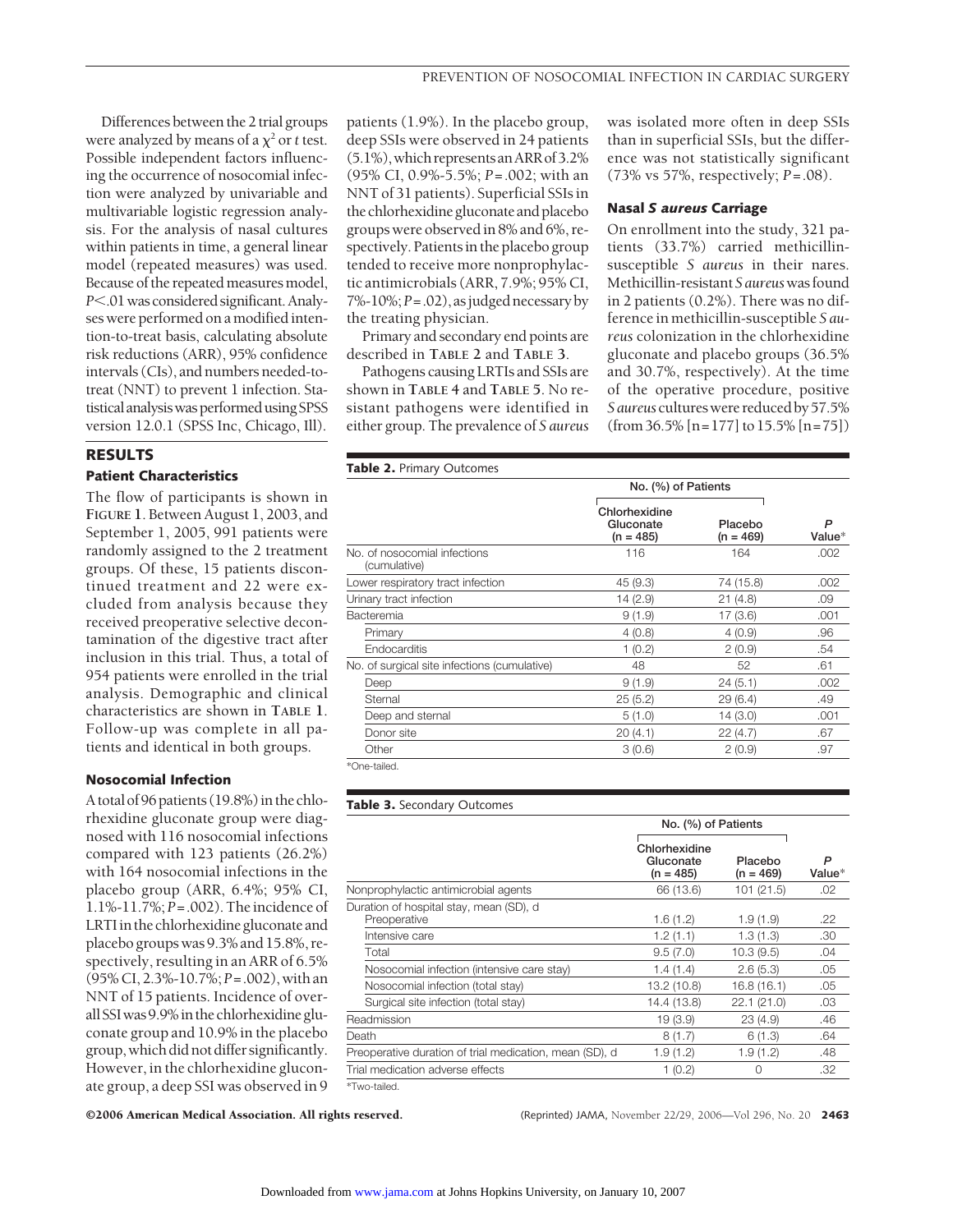**Table 4.** Results of Respiratory Cultures From Patients With Lower Respiratory Tract Infection\*

|                                   | No. of Cultures                          |                       |  |
|-----------------------------------|------------------------------------------|-----------------------|--|
|                                   | Chlorhexidine<br>Gluconate<br>$(n = 45)$ | Placebo<br>$(n = 74)$ |  |
| Haemophilus species               | 18                                       | 24                    |  |
| Staphylococcus aureus             |                                          | 6                     |  |
| Staphylococcus species            |                                          | 2                     |  |
| Methicillin-resistant<br>S aureus |                                          |                       |  |
| Moraxella species                 | 4                                        | 9                     |  |
| Pseudomonas species               | 5                                        | 5                     |  |
| Klebsiella species                | 8                                        | $\overline{2}$        |  |
| Enterobacter species              | З                                        | 4                     |  |
| Escherichia coli                  | Ω                                        | 6                     |  |
| Fungi                             | 1                                        | 6                     |  |
| Serratia species                  | З                                        | 2                     |  |
| Streptococcus species             | 1                                        | 4                     |  |
| Culture negative                  | 6                                        | 8                     |  |
| Other†                            | 2                                        |                       |  |

\*Multiple pathogens were identified in some patients; therefore, total pathogens identified do not add up to the total number of patients.

†Species only found once or twice.

**Table 5.** Results of Surgical Wound Cultures From Patients With Surgical Site Infections\*

|                                                                                                                             | No. of Surgical<br><b>Wound Cultures</b> |                       |
|-----------------------------------------------------------------------------------------------------------------------------|------------------------------------------|-----------------------|
|                                                                                                                             | Chlorhexidine<br>Gluconate<br>$(n = 48)$ | Placebo<br>$(n = 52)$ |
| Staphylococcus aureus                                                                                                       | 23                                       | 29                    |
| Other Staphylococcus<br>species                                                                                             | 3                                        | 6                     |
| Methicillin-resistant<br>S aureus                                                                                           | ∩                                        | Λ                     |
| Streptococcus species                                                                                                       | 8                                        | 5                     |
| Anaerobes                                                                                                                   | 4                                        | $\frac{5}{3}$         |
| Enterobacter species                                                                                                        | 4                                        |                       |
| Pseudomonas species                                                                                                         | 5                                        | $\overline{c}$        |
| Proteus mirabilis                                                                                                           |                                          | $\overline{3}$        |
| Culture negative                                                                                                            |                                          | 5                     |
| Other <sup>+</sup>                                                                                                          | 5                                        | 6                     |
| *Multiple pathogens were identified in some patients; there-<br>fore, total pathogona identified do not add up to the total |                                          |                       |

ed do not add up to the tota number of patients. †Species only found once or twice.

in the chlorhexidine gluconate group (*P*.001), resultingin an ARR of 37.5% (95% CI, 27.7%-47.3%). No significant differenceswerefound between cultures taken at admission  $(30.7\%$  [n = 144]) and those taken at surgery  $(24.5\%$  [n=115]) in the placebo group (reduction of 18.1%).The 2 patients with positive cultures for methicillin-resistant *S aureus* remained positive at the time of surgery.

In a subgroup (n=300), 292 patients (152 patients in the chlorhexidine gluconate group and 140 patientsin the placebo group) were eligible for analysis of nasal cultures taken on discharge (mean

day 10 after admission). Eight patients were excluded for missing cultures. In the chlorhexidine gluconate group, there was an increase in cultures positive for *S aureus* from 15.5% at the time of surgery to 21.2% (n=32) at discharge (**FIGURE 2**). In the placebo group, the prevalence of positive cultures at discharge remained similar to the prevalence at the time of admission (30.0% vs 30.7%; n=42).

## **Trial Medication**

Patients started the chlorhexidine gluconate or placebo treatment a mean 1.9 days (SD, 1.2 days) before surgery.Analysis of the duration of treatment before the procedure showed a similar incidence of nosocomialinfectionsfor patients decontaminated for 1 day compared with those treated for a longer period.

An adverse effect from chlorhexidine gluconate was observed in 1 patient (0.2%) who experienced temporary minor discoloration of the teeth.

# **Hospital Stay**

The duration of hospitalization in patients with a nosocomial infection was prolonged compared with those without a nosocomial infection (15.2 days vs 8.3 days; ARR, 6.9 days; 95% CI, 12.3- 17.5; *P* $<$ .001). The mean intensive care unit stay for patients treated for a nosocomial infection was 1.6 days compared with 1.2 days in the noninfected group (ARR, 0.4 days; 95% CI, 0.26- 0.61; *P*<.001). Total mean hospital stay for patients treated with chlorhexidine gluconate was 9.5 days compared with 10.3 days in the placebo group (ARR, 0.8 days; 95% CI, 0.24-1.88; *P*=.04).

#### **Mortality**

Total in-hospital mortality was 1.5%. No significant differences were found between groups. Mortality resulting from nosocomial infection occurred in 2 cases. In the placebo group, 1 patient (0.2%) died from sepsis caused by an SSI. In the chlorhexidine gluconate group, 1 patient (0.2%) died from respiratory failure after an LRTI and exacerbation of chronic obstructive pulmonary disease. The remaining 12

patients (1.3%) died because of heart failure  $(n=4)$  or other nonsurgical causes (cardiac tamponade [n=2], respiratory failure [n=3], myocardial infarction [n=1], ventricular fibrillation  $[n=1]$ , and neurological  $[n=1]$ ).

# **COMMENT**

Despite advances in antisepsis, asepsis, antibiotic prophylaxis, and in (minimally invasive) surgical techniques, nosocomial infections continue to complicate the postoperative course in many patients. Advances in perioperative management are allowing older patients with more complex medical conditions to be treated. Without additional infection control measures, an increased rate of nosocomial infection can be expected in these patients.<sup>1</sup> Therefore, prevention of nosocomial infections remains of the utmost importance. Our trial found that decontamination of the nasopharynx and oropharynx with chlorhexidine gluconate resulted in a clinically important reduction in nosocomial infection, LRTL deep SSI, and nonprophylactic antimicrobial use. In addition, as the prevention of nosocomial infection improved with chlorhexidine gluconate, a shorter mean hospital stay was observed.

Suppressing the patients' own pathogens appears to be a promising and logical method of infection prevention. In addition to the key role of nasal *S aureus* carriage in the development of  $SSI$ ,  $13,32$ it has been shown that the oral cavity is a potential reservoir for respiratory pathogens.<sup>14</sup>Lower mortality and potentially pathogenic microorganism colonization rates have been reported after selective decontamination of the digestive tract.<sup>15</sup> However, this method is used only in a high-risk population. It is prescribed for patients who are expected to experience a prolonged intensive care unit stay or prolonged period of mechanical ventilation. Another objection to selective decontamination of the digestive tract is that the antimicrobial agents used might select resistant pathogens.<sup>24,25</sup> In general hospital populations, resistant pathogens have been found in more than 40% of all cultures.<sup>5</sup> Also, the selective decontamination of the digestive tract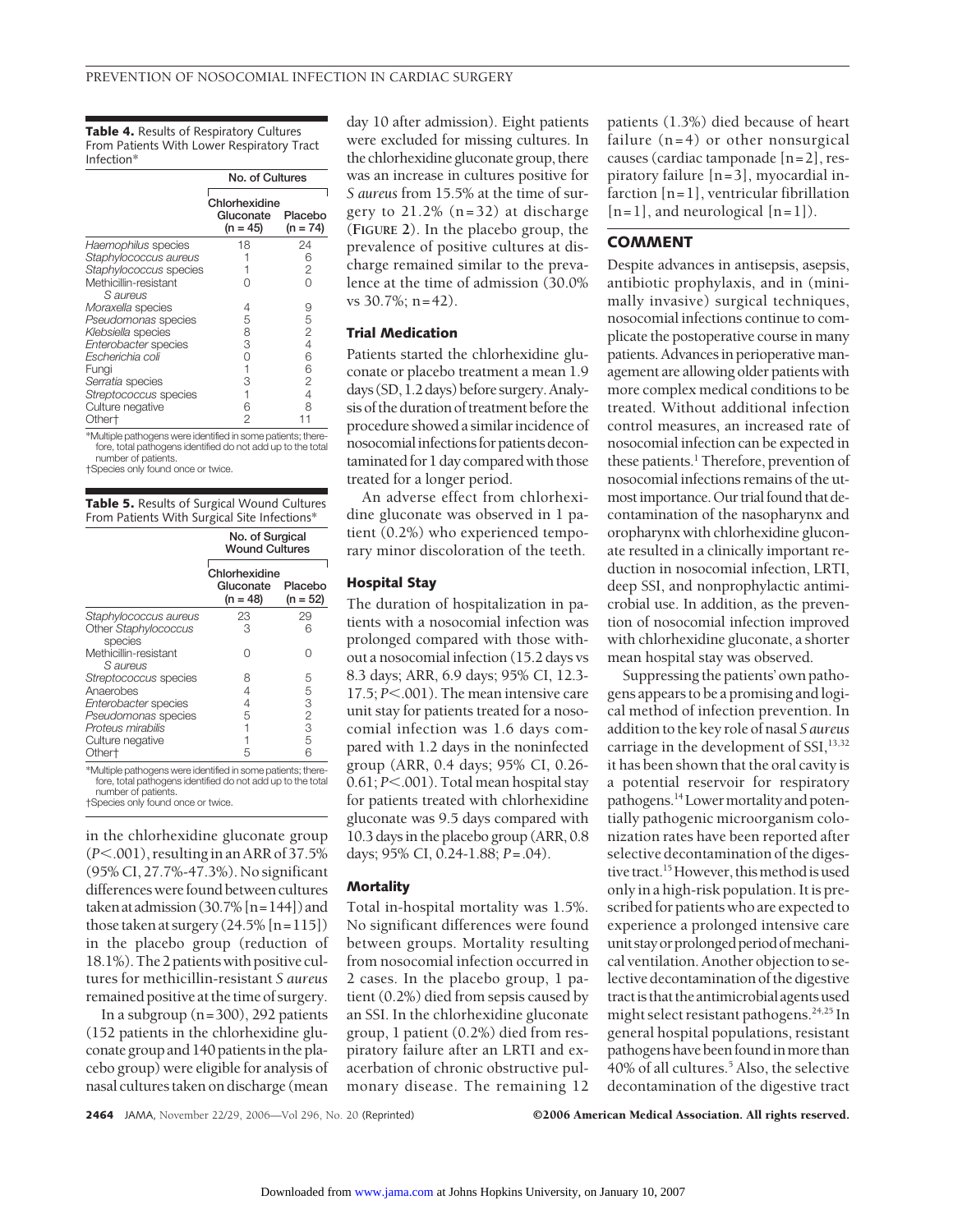method targets not only the oropharynx, but also the entire digestive tract. Nevertheless, it has been reported that decontamination of the oropharynx solely results in important reductions in nosocomial infection.14,18-21

Intranasal application of mupirocin to eradicate *S aureus* has been used in various studies with the goal to decrease SSI after cardiac surgery.13,26,33,34Although the results were promising, these studies used historical placebo groups or had inconclusive test results for SSI. Furthermore, mupirocin is a cornerstone drug for eradication of methicillin-resistant *S aureus* carriage.Widespread use ofmupirocin is therefore not desirable because of the potential increase in mupirocinresistant strains of *S aureus*.

For our study, we developed a preventive regimen that would focus on the most prevalent and devastating nosocomial infections after cardiac surgery, LRTIs and SSIs, and chose a potent disinfectant with a strong antibacterial activity. Our solution, chlorhexidine gluconate, was an inexpensive and effective solution. Chlorhexidine gluconate has a high level of antibacterial activity and a strong affinity for the skin and mucous membranes. It binds electrostatically to surfaces, where it continues to exert both bactericidal and bacteriostatic effects for up to 12 hours. Adequate susceptibility of gram-positive or gram-negative bacterial strains,including *S aureus*, viruses, andfungi to chlorhexidine gluconate has been shown.<sup>27</sup> Chlorhexidine gluconate is virtually devoid of adverse effects. $27$ Indeed, an adverse effect was observed only once in our study population. Results from long-term clinical studies have indicated no adverse alterations in microbial resistance.<sup>34</sup> Although some studies describe decreased susceptibility to chlorhexidine gluconate in some bacteria, an increase in the minimum inhibitory concentration for a biocide in a microorganism does not necessarily result in a failure of the biocide to effectively kill the organism.<sup>35,36</sup>

In our trial, we found an incidence of LRTI in 119 patients (12.5%). An SSI was found in 92 patients (9.6%). We achieved relative risk reductions of more than 60%

**Figure 2.** *Staphylococcus aureus* Nasal Carriage Over Time for Chlorhexidine Gluconate and Placebo Groups



For the chlorhexidine gluconate group, the within-group comparisons of nasal culture positive for *S aureus* taken at admission (36.5%) and at surgery (15.5%) was significant (*P*<.001). For the placebo group, the withingroup comparisons of nasal culture positive for *S aureus* taken at admission (30.7%) and at surgery (24.5%) was not significant (*P*=.21). For the analysis of nasal cultures within patients in time, a general linear model (repeated measures) was used.

in patients decontaminated with chlorhexidine gluconate. Because our study group is a large population containing surgical patients of all ages, with a wide range of surgical procedures and risk factors present, we believe these results are generalizable to other surgical disciplines. Analysis showed it is sufficient to decontaminate 1 day preoperatively, and the protocol is simple enough that it could be accomplished in an ambulatory setting for patients who are hospitalized on the day of surgical procedures. According to our NNT analysis, 1 extra nosocomial infection can be prevented if 16 patients are decontaminated with chlorhexidine gluconate. Thus, with this inexpensive preventive measure (daily cost price, €6 [US \$7.20]; average duration of decontamination, 2 days), the cost to prevent 1 nosocomial infection is only €192 or US \$230.

For our study, we excluded patients receiving selective decontamination of the digestive tract. This highrisk population would be of interest for further research to compare chlorhexidine gluconate with a more expensive selective decontamination of the digestive tract protocol, which uses antibiotics, having an increased risk of developing microbial resistance.

Over time, 3 patterns of *S aureus* nasal carriage can be distinguished. Ap-

proximately 20% of the general population chronically carries *S aureus*in their nares. Approximately 60% are intermittent carriers. In the remaining 20%, *S aureus* is never isolated.<sup>13</sup> In the general population, a mean carriage rate of 37% is reported.13 In our trial, a mean *S aureus* nasal carriage of 33.7% was found. After decontamination of the nose with chlorhexidine gluconate, positive cultures for *S aureus* were reduced by 57.5%. In the placebo group, the prevalence of positive cultures remained at a comparable level (Figure 2).

Although we found an important reduction in deep SSI, prevention of superficial SSI was not achieved. Possibly, prevention of superficial SSI could be accomplished if nasal decontamination with chlorhexidine gluconate were continued for a longer period. To determine if this hypothesis is correct, further studies should be performed with large sample sizes to obtain sufficient power. An alternate explanation for the lack of effect on superficial SSI is in the trend of more *S aureus* isolates in deep than in superficial SSI (73% vs 57%, respectively).

Our study does have potential limitations. A method that would decontaminate both the nose and the oropharynx simultaneously was used. It could be argued that it is not possible to iden-

©2006 American Medical Association. All rights reserved. (Reprinted) JAMA, November 22/29, 2006—Vol 296, No. 20 **2465**